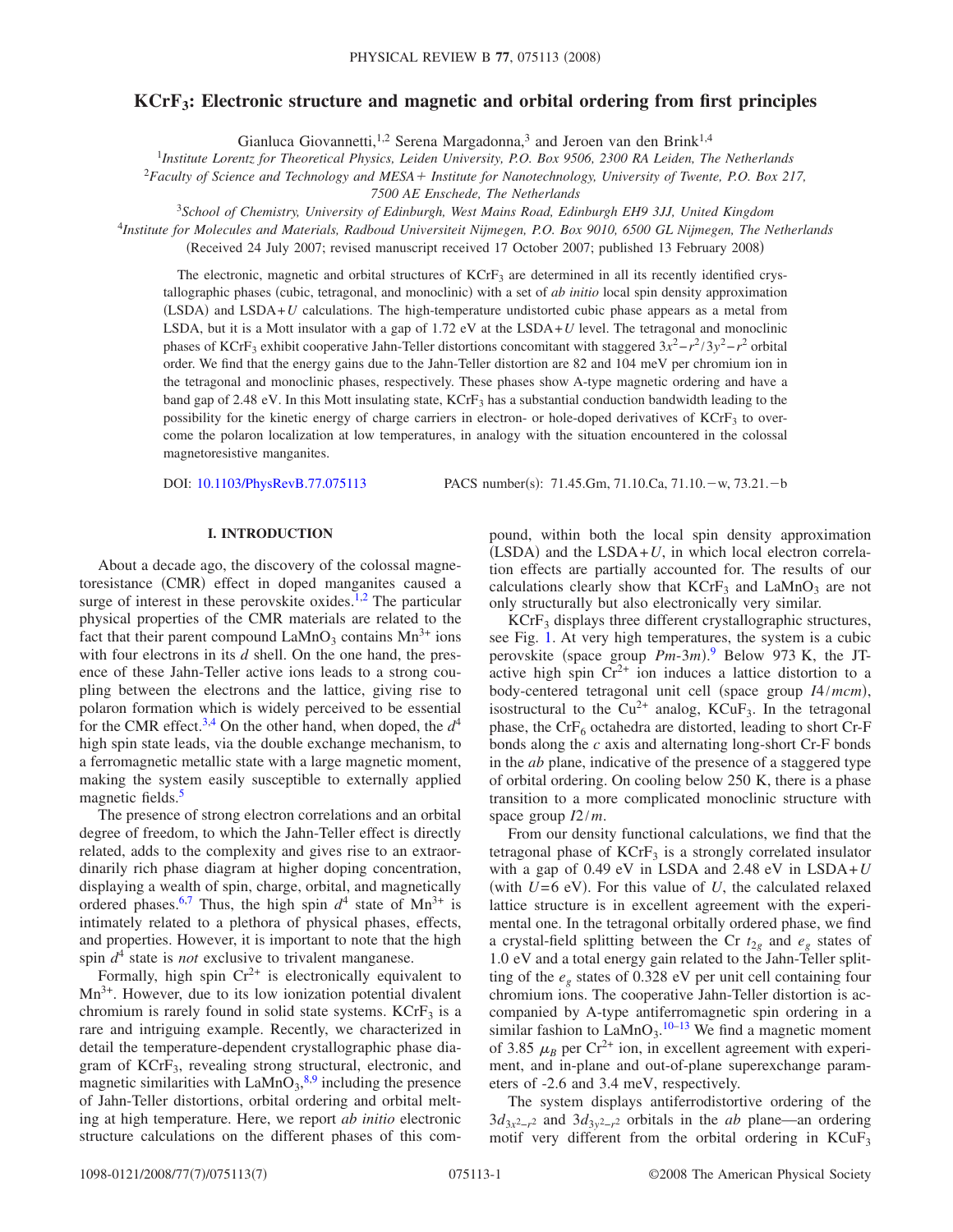<span id="page-1-0"></span>

FIG. 1. (Color online) (a) Cubic perovskite crystal structure of KCrF<sub>3</sub> at high temperature. (b) Schematic representation of the intermediate-temperature tetragonal structure with  $CrF_6$  octahedra elongated in an alternate fashion. (c) Schematic representation of the low-temperature monoclinic structure. In both the tetragonal and monoclinic structures, we find an A-type magnetic ground state. The ferromagnetic planes are antiferromagnetically stacked along the *c* axis in the tetragonal case and along the  $\langle 110 \rangle$  axis in the monoclinic structure.

that gives rise to a quasi-one-dimensional spin chain formation and rather resembles the orbital ordering in LaMnO<sub>3</sub>.<sup>[10](#page-6-9)[–17](#page-6-11)</sup> Along the *c* axis, the orbital ordering pattern in  $KCF<sub>3</sub>$  is rotated by 90 $^{\circ}$  in consecutive layers. This in contrast to the manganite where the ordering along the *c* axis is a uniform repetition of the in-plane orbital structure. Another difference with  $\text{LaMnO}_3$  is that the  $e_a$  bandwidth in the chromium compound, as computed within LSDA, is smaller. However, this is partially compensated in LSDA+*U*, which shows a bandwidth of the lower Hubbard  $e_g$  band of 1.0 eV.

On cooling below 250 K,  $KCrF<sub>3</sub>$  shows a phase transition to a more complicated monoclinic structure (space group  $I2/m$ ) with four chromium atoms in the unit cell. Our calculations show that in the monoclinic phase, an A-type magnetic structure is also realized and that the Jahn-Teller energy is lowered, leading to an even stronger orbital ordering. However, the resulting electronic gap and magnetic moment of the compound barely change.

In the following, we will present the electronic structure calculations for the three different crystallographic structures. For each one, we considered several possible magnetic ordering structures ferromagnetic and antiferromagnetic of A, G, and C types) and analyzed the resulting electronic properties, Jahn-Teller energies, and orbital orderings.

## **II. INTERMEDIATE-TEMPERATURE TETRAGONAL PHASE**

The structural changes which occur on lowering the temperature below 973 K through the cubic-to-tetragonal phase transition can be described in terms of two components: a uniform  $Q_3$ -type tetragonal distortion, which shortens one lattice constant (along the  $c$  direction with Cr-F bonds of 2.005 Å) and lengthens the other two (along the  $a$  and  $b$ directions), and a  $Q_2$ -type staggered distortion, which introduces alternating Cr-F bond lengths in the *ab* plane with two distinct Cr-F bonds of 2.294 and 1.986 Å. This is a textbook example of a cooperative Jahn-Teller distortion of  $e<sub>g</sub>$  type on a three-dimensional cubic lattice.<sup>18</sup> The lattice parameters of the resulting body-centered tetragonal unit cell at room temperature are  $a = 6.05230 \text{ Å}$  and  $c = 8.02198 \text{ Å}$ .<sup>8</sup>

The self-consistent calculations that we will present next are done within LSDA (Ref.  $19$ ) and LSDA+*U* using the Vienna *ab initio* simulation package  $(VASP)$ ,<sup>[21](#page-6-14)</sup> within the density functional theory using the exchange-correlation potential of the Ceperly-Alder<sup>20</sup> form. Total energies for the tetragonal structure were calculated with a kinetic cutoff energy of 500 eV and the tetrahedron with Blochl correction using 105 irreducible *k* points.

### **A. Local spin density approximation electronic structure of tetragonal KCrF3**

We start our study of the tetragonal structure of  $KCF_3$  at the LSDA level and then proceed to also include local correlations within  $LSDA+U$ . We find that the A-type antiferromagnetic spin ordered structure is the ground state. The band structure and the (projected) density of states (DOS) are shown in Fig. [2.](#page-2-0) The system is insulating with an energy gap of 0.49 eV, which is induced by the Jahn-Teller splitting of the  $e_g$  states. In accordance with Hund's rule, the  $Cr^{2+}$  ions are in a high spin  $t_{2g}^3 e_g^1$  state, giving rise to a magnetic moment of  $3.59\mu_B$  per Cr.

The Fermi level lies just above the bands with  $t_{2g}$  and  $e_g$ characters, in agreement with the high spin state of the Cr ions. The exchange splitting is about 2.6 eV, which moves the minority-spin bands far above the Fermi level. The  $t_{2g}$ - $e_{g}$ crystal field splitting  $\Delta_{CF}$  is about 1.0 eV. The occupied Cr bands show little dispersion along the  $\Gamma$ -*Z* direction and are therefore of quasi-two-dimensional character, which is due to the specific ordering of the  $e_g$  orbitals that maximizes hybridization in plane and minimizes the out-of-plane dispersion. The character of occupied  $e_g$  bands is mixed between the two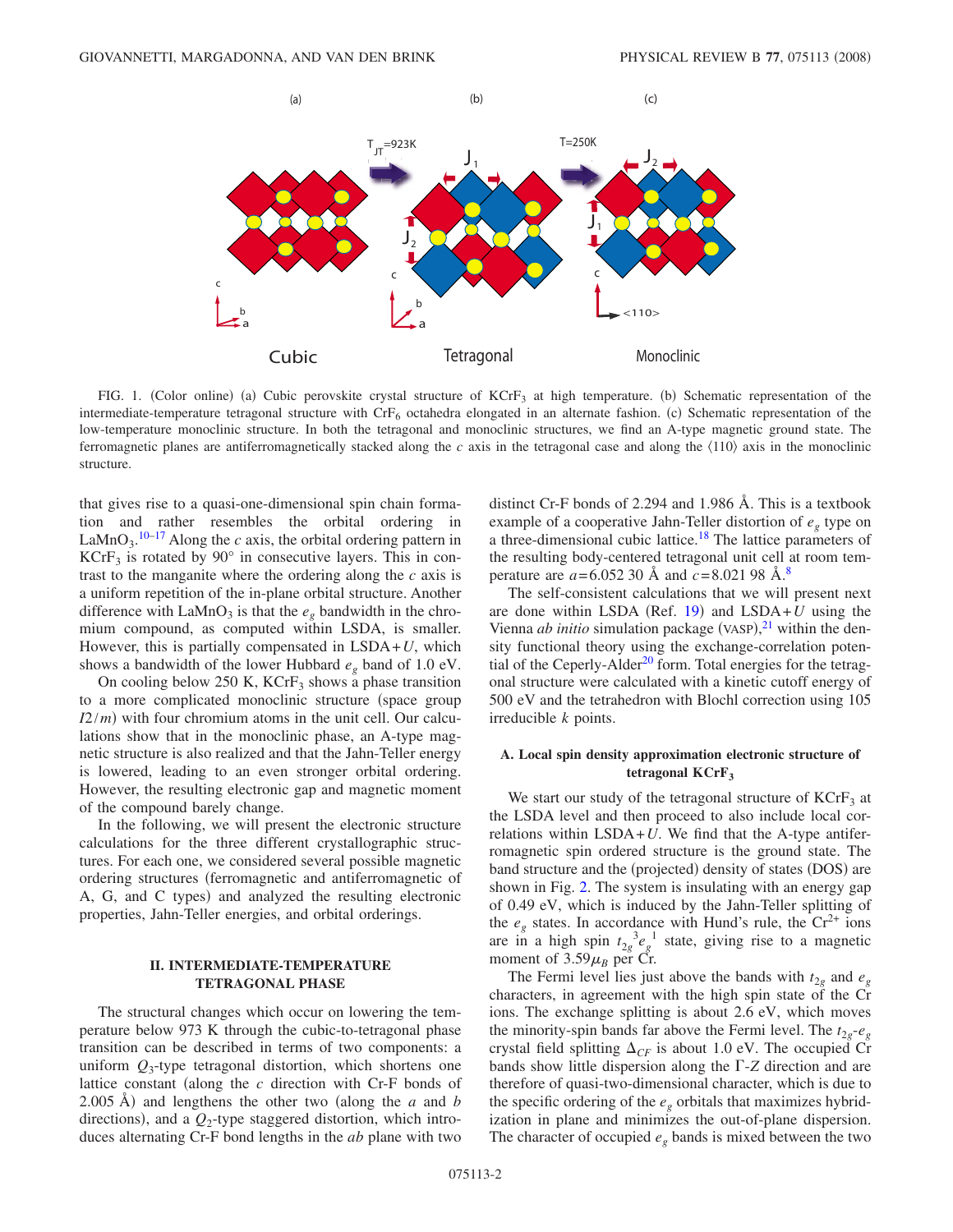<span id="page-2-0"></span>

FIG. 2. (Color online) Band structure and projected density of states calculated in LSDA for the tetragonal structure of KCrF<sub>3</sub>. Majority and minority (red and blue), respectively contributions to the DOS (per unit cell) for Cr ions and the average over all the F ions for  $p$  orbitals in the range of  $[0:4]$  are plotted. Projected density of states corresponding to  $t_{2g}$  orbitals  $d_{xy}$ ,  $d_{yz}$ ,  $d_{xz}$  of Cr ions are shown in the inset (red, green, blue) with majority and minority contributions toward the left and right, respectively. The labels  $\alpha_i$ ,  $\beta_i$  label the states  $3x^2 - r^2$ ,  $y^2 - z^2$  and  $3y^2 - r^2$ ,  $x^2 - z^2$  for the different Cr 1 and 2 sites in the *ab* plane.

types of  $e_g$  states but mainly comes from  $3x^2 - r^2$ ,  $3y^2 - r^2$ orbitals on neighboring Cr ions. This becomes immediately clear from the contour plot of charge density corresponding to the *eg* bands below the Fermi level, shown in Fig. [3.](#page-2-1) The orbital ordering is found to be staggered along the *c* direction and the unoccupied orbitals have  $3d_{y^2-z^2}$  and  $3d_{x^2-z^2}$  characters, respectively. The chromium compound follows the general rule that in insulating Jahn-Teller systems, elongated orbitals are occupied, and not the planar *eg* ones. This rule is understood to be due to the anharmonic lattice effects. $22$ 

The  $t_{2g}$  projected density of states resolved for orbital character shows that the *xy* states have a different distribution in energy from the twofold degenerate orbitals of *yz*,*zx* characters, in agreement with crystal-field symmetry expectations. The bandwidth of the  $t_{2g}$  bands is 0.85 eV, while the

<span id="page-2-1"></span>![](_page_2_Figure_5.jpeg)

FIG. 3. (Color online) Contour plot of charge density corresponding to the occupied  $e_g$  bands within the LSDA for the tetragonal structure of  $KCrF_3$ . The orbital ordering pattern is clearly seen along the bonds connecting the Cr ions, with  $3d_{3x^2-r^2}$  and  $3d_{3y^2-r^2}$ alternating in the *ab* plane. The left and right panels are two cuts on consecutive planes along the *c* direction.

Jahn-Teller split  $e_g^1$  bands just below and above the Fermi level each have a width of about 0.65 eV, smaller than the value of 1.0 eV in  $\text{LaMnO}_3$ .<sup>[12](#page-6-17)</sup> However, the inclusion of local correlations within  $LSDA+U$  changes this bandwidth significantly.

#### **B. LSDA+***U* **electronic structure of tetragonal KCrF3**

It is well known that the incorporation of local Coulomb interactions is essential to understand the physical properties of transition metal compounds.<sup>2</sup> In LSDA +  $U$ , the electronelectron interaction is dealt with on a mean field level and we repeated the LSDA calculations above within this scheme.

We performed calculations for a series of values of the on-site Coulomb parameter *U*, namely, *U*= 2.0, 4.0, 6.0, 8.0 eV, adopting a value for Hund's exchange of  $J_H$  $= 0.88$  eV. In practice, the exact definition of *U* in a solid is not trivial. The value that is found for this parameter depends on, for instance, the precise choice of the orbitals that are used in the calculation. $23-25$  In order to determine its value, we performed a structural optimization as a function of *U* and subsequently stay with the value for *U* for which we find an equilibrium structure that matches the experimental one. This scheme to extract the Coulomb parameter is viable because the on-site Hubbard *U* determines for a large part the orbital polarization of the  $e_{\varrho}$  states, which, in turn, causes the structural Jahn-Teller lattice distortion.<sup>16</sup>

Hund's exchange parameter  $J_H$ , in contrast, represents a local multipole and is only very weakly screened in the solid and therefore close to its bare atomic value. For it, we used the value for a high spin  $d^4$  configuration determined by constrained density functional calculations.<sup>12</sup> At any rate, small changes of  $J_H$  will not affect the results of  $LSDA+U$ significantly, as *U* is the dominating parameter.

To determine *U* to be used in our calculations, we optimized the three inequivalent Cr-F distances in the tetragonal unit cell,  $d_1$ ,  $d_2$ , and  $d_3$ , while fixing the lattice parameters  $a$ , *b*, and *c* by minimizing the total energy until the changes of total energy are less than  $10^{-5}$  eV and the remaining forces are less than 1 meV/ $\AA$ . The results are shown in Fig. [4.](#page-3-0) For  $U$ = 6.0 eV, we find that the computed structure is very close to the one obtained experimentally, motivating us to adopt this value as the most reliable one. The obtained *U* value agrees well with that for  $Mn^{4+}$  in LaMnO<sub>3</sub> [8.0 eV (Ref. [12](#page-6-17))] calculated within a constrained  $LDA+U$  scheme. In  $KCuF_3$ , a value of 7.5 eV is similarly found for  $Cu^{2+}$ .<sup>[16](#page-6-20)</sup> As one expects that the ionic core potential of  $Cr^{2+}$  causes the *d* electrons to be less localized with respect to both examples above, it is reasonable to find the smaller value of *U*  $= 6.0$  eV for KCrF<sub>3</sub>.

Below 46 K, antiferromagnetic spin ordering is observed[.8](#page-6-7) To study the magnetic exchange couplings between the Cr ions, we calculated the total energy of various magnetic structures. The different magnetic structures we considered are A type (the spins are parallel in the *ab* planes and the spins are antiparallel along the  $c$  axis),  $F$  type (all spins parallel), C type (each spin is antiparallel to all others in the  $ab$  plane but parallel along the  $c$  axis), and  $G$  type (every spin is antiparallel to all its neighbors).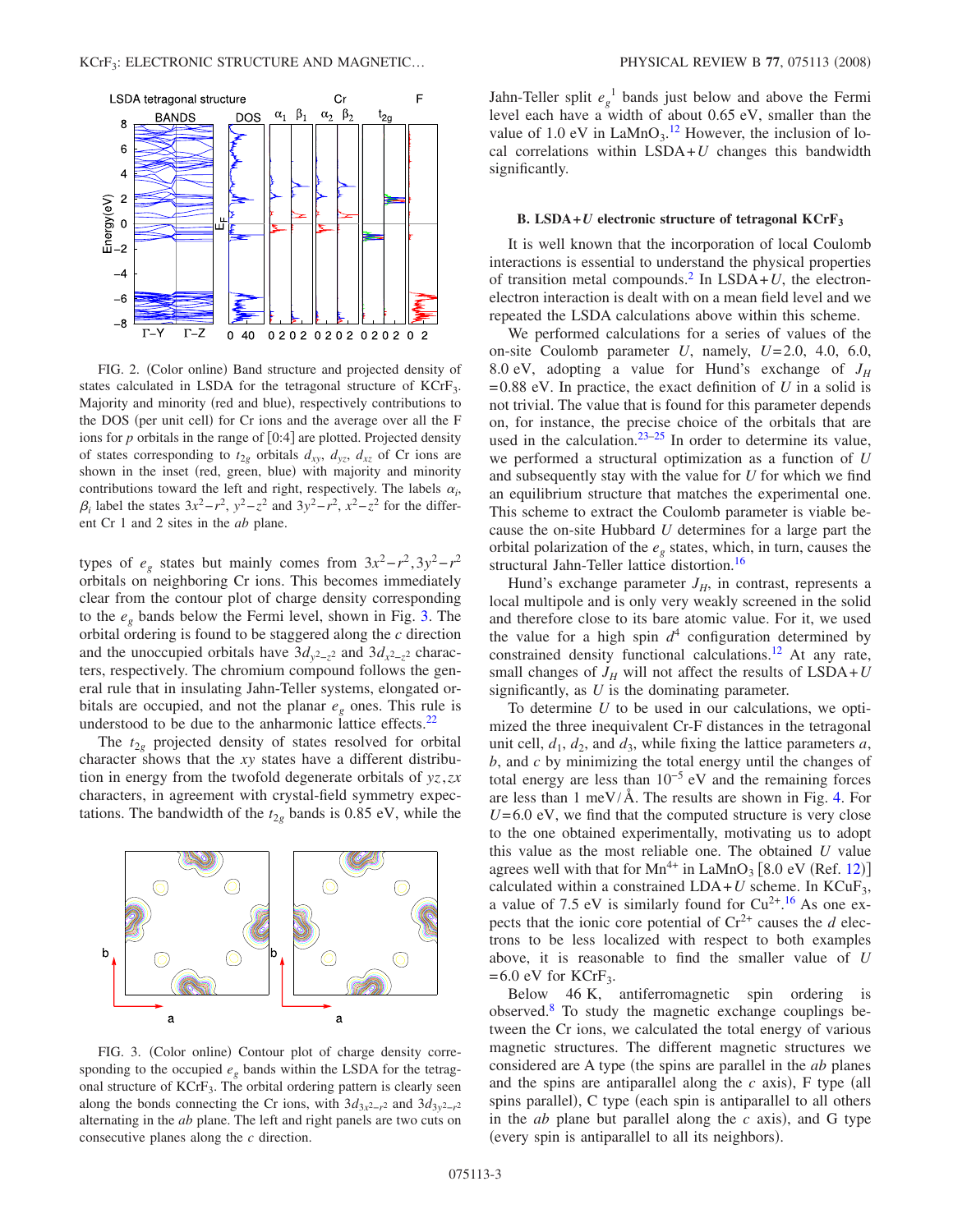<span id="page-3-0"></span>![](_page_3_Figure_1.jpeg)

FIG. 4. (Color online) Deviation of relaxed Cr-F distances  $d_1$ ,  $d_2$ , and  $d_3$  from the experiment as a function of the Coulomb interaction *U*.

From the computations, we find that the ground state is A-type spin ordered for all values of *U*. The difference in energies between the various magnetically ordered structures for LSDA and LSDA+*U* is reported in Table [I.](#page-3-1) We analyzed the exchange interactions in the tetragonal unit cell using the Heisenberg Hamiltonian:  $\Sigma_{\langle ij \rangle} J_{ij} S_i \cdot S_j$ . We have calculated the parameters  $J_{ii}$  associated with 3*d* states of Cr atoms using the energy of the different magnetic configurations computed in our calculations.

The Heisenberg exchange interactions between spin magnetic moments can be calculated from total energy calculations.  $J_1$  and  $J_2$  being the in-plane and the interplane coupling in the tetragonal unit cell respectively. Note that our sign convention is opposite of the one of Ref. [11.](#page-6-21) We find taking into account that in the unit cell there are four Cr ions)  $J_1$  $J_1$ =−2.6 meV, while  $J_2$ =3.4 meV (see Fig. 1) for LSDA+*U* ( $U=6.0$  and  $J_H=0.88$ ). These quantities can be compared with the exchange constants of  $\text{LaMnO}_3$ ,<sup>[11](#page-6-21)</sup> where  $J_1$ =−9.1 meV and  $J_2$ =3.1 meV.

<span id="page-3-1"></span>In Fig. [5,](#page-3-2) the resulting band structure and density of states for the tetragonal structure of  $KCF_3$  within  $LSDA+U$  *(U)*  $= 6.0$  and  $J = 0.88$  eV) are shown. The LSDA band gap of

<span id="page-3-2"></span>![](_page_3_Figure_7.jpeg)

FIG. 5. (Color online) Band structure calculated in LSDA+*U* with  $U=6.0$  and  $J=0.88$  eV for the tetragonal structure of KCrF<sub>3</sub> and (projected) densities of states. Majority and minority contributions to the DOS (per unit cell) from  $e_g$  (red and blue) respectively and  $t_{2g}$  ( $d_{xy}$ ,  $d_{yz}$ ,  $d_{xz}$  in red, green, blue) states for Cr ions in the range of [0:4] toward the left and right, respectively, are plotted.

0.49 eV increases to a value of 2.48 eV  $(U=6.0 \text{ eV})$ , see Table [I.](#page-3-1)

From the projected density of states, we see that within  $LSDA+U$  around the Fermi level, there is a clean distribution of the  $e_g$  states  $3x^2 - r^2/3y^2 - r^2$ , depending on the Cr site, see Fig. [6.](#page-4-0) A concomitant enhancement of the orbital polarization is visible in the contour plot of the charge density of the occupied  $e_{\varphi}$  bands, see Fig. [7.](#page-4-1) This plot also shows that there is an increase in hybridization between the Cr *eg* states and fluoride *p* states which enhances the total bandwidth of the occupied Cr  $3de_g$  bands to about 1.0 eV, while the bandwidth of occupied Cr  $3dt_{2g}$  bands is about 1.2 eV. The two-dimensional character of the occupied  $e<sub>o</sub>$  bands does not change in the LSDA+*U* treatment, but the dispersion of the empty  $e_{\varrho}$  states comes to the fore more clearly. From the computations on the cubic phase in the next section, it will be particularly clear that the two-dimensional character of the occupied  $e_{\rho}$  bands that is caused by the orbital ordering is also the driving force behind the A-type magnetic ordering, as can be expected on the basis of the Goodenough-Kanamori<sup>10</sup> rules for superexchange.

### **III. HIGH-TEMPERATURE CUBIC PHASE**

In the cubic *Pm*-3*m* structure  $(a=4.231\,783\,\text{\AA})$ ,<sup>[9](#page-6-8)</sup> the distances between all Cr and neighboring F ions are equal to

TABLE I. Energy difference (eV) between the magnetic ground state (A type) and other magnetic orderings, band gap  $\Delta$  (eV), and magnetic moment  $(\mu_B)$  of the Cr ions in KCrF<sub>3</sub>.

| U   | $J_H$ | F type | C type | G type | Δ    | $\mu$ |
|-----|-------|--------|--------|--------|------|-------|
| 0.0 | 0.00  | 0.0103 | 0.4449 | 0.4791 | 0.49 | 3.58  |
| 2.0 | 0.88  | 0.0343 | 0.2690 | 0.2476 | 0.81 | 3.63  |
| 4.0 | 0.88  | 0.0289 | 0.1303 | 0.1051 | 1.73 | 3.72  |
| 6.0 | 0.88  | 0.0206 | 0.0747 | 0.0553 | 2.48 | 3.85  |
| 8.0 | 0.88  | 0.0141 | 0.0474 | 0.0339 | 3.33 | 3.98  |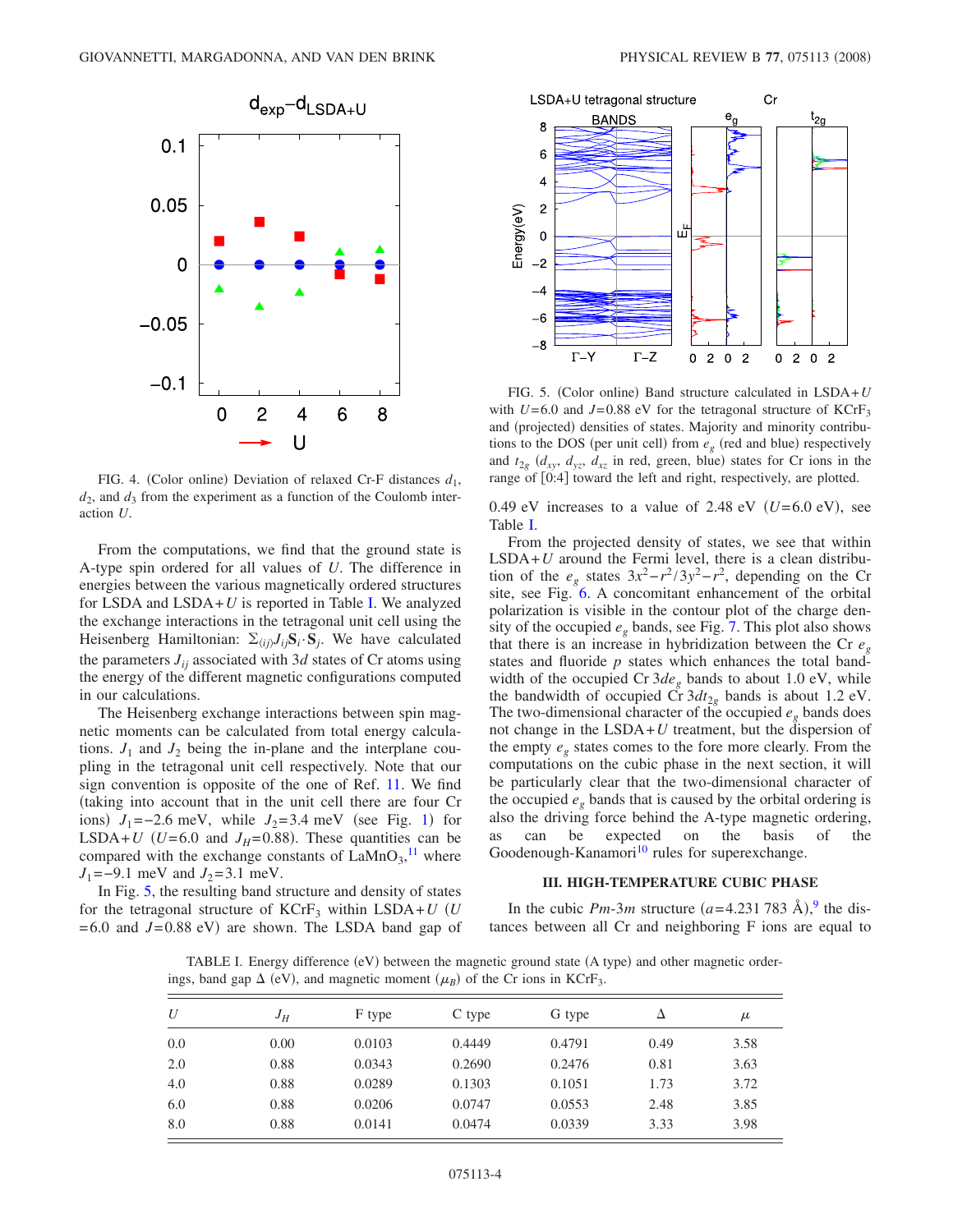<span id="page-4-0"></span>![](_page_4_Figure_1.jpeg)

FIG. 6. (Color online) DOS (per unit cell) projected on different Cr *d* orbitals, calculated in LSDA+*U* with  $U=6.0$  and  $J=0.88$  eV for the tetragonal structure of KCrF<sub>3</sub>. Majority and minority contributions to the DOS for Cr ions and the average over all the F ions for  $p$  orbitals in the range of  $[0:4]$  toward the left and right, respectively, are plotted. The labels  $\alpha_i$ ,  $\beta_i$  label the states  $3x^2 - r^2$ ,  $y^2 - z^2$ and  $3y^2 - r^2$ ,  $x^2 - z^2$  for the different Cr 1 and 2 sites in the *ab* plane. Projected density of states corresponding to  $t_{2g}$  orbitals  $d_{xy}$ ,  $d_{yz}$ ,  $d_{xz}$ of Cr ions are shown in the inset (red, green, blue).

2.116  $\AA$  and the  $e_{\varrho}$  states are locally degenerate. We find that at the LSDA level, cubic  $KCFF<sub>3</sub>$  is metallic for the ground state A-type magnetic structure. Such is expected because in the absence of a Jahn-Teller distortion, the  $e<sub>g</sub>$  band is halffilled even though it is fully spin polarized.

In  $LSDA+U$ , a band gap of 1.72 eV opens up—the band structures calculated by  $LSDA+U$  ( $U=6.0$  and  $J=0.88$  eV) with the cubic unit cell with A-type magnetic ordering is shown in Fig. [8.](#page-4-2) The correlation-induced Mott gap is smaller than the charge gap in the tetragonal structure because of the absence of the Jahn-Teller distortion.

Despite the fact that the Jahn-Teller distortions are absent in this structure, there is still an orbital ordering which is due to the magnetic exchange, see Fig. [9.](#page-4-3) This exchange-driven orbital ordering can be understood in terms of the orbital dependence of the superexchange energy between neighboring Cr sites. Such a situation is described in terms of a Kugel-Khomskii model. $^{26}$  For the A-type magnetic ordering, we obtain a homogeneous orbital occupation of  $3z^2 - r^2$ 

<span id="page-4-1"></span>![](_page_4_Figure_6.jpeg)

FIG. 7. (Color online) Contour plot of charge density corresponding to the occupied  $e_g$  bands within LSDA+*U* for  $U=6.0$  and  $J=0.88$  eV for the tetragonal structure of KCrF<sub>3</sub>.

<span id="page-4-2"></span>![](_page_4_Figure_9.jpeg)

FIG. 8. (Color online) LSDA+ $U$  ( $U=6.0$  and  $J_H=0.88$  eV) band structure and projected DOS (per unit cell) for cubic KCrF<sub>3</sub> with *Pm*-3*m* symmetry and A-type magnetic ordering. Majority and minority contributions to the DOS for Cr ions and the average over all the F ions for  $p$  orbitals in the range of  $[0:4]$  toward the left and right, respectively, are plotted. Projected density of states corresponding to  $t_{2g}$  orbitals  $d_{xy}$ ,  $d_{yz}$ ,  $d_{xz}$  are shown in the inset (red, green, blue).

states, oriented perpendicular to the ferromagnetic plane. This is in accordance with the Goodenough-Kanamori<sup>10</sup> rules for superexchange: bonds of occupied  $3z^2 - r^2$  orbitals on top of each other have a large overlap, and therefore result in antiferromagnetic spin ordering. Within the plane, the overlap is mainly between occupied  $3z^2 - r^2$  and empty  $x^2$ −*y*<sup>2</sup> orbitals, causing a ferromagnetic orientation of the spins.

When we consider C-type magnetic ordering, the result-ing orbital ordering (see Fig. [9](#page-4-3)) is of the homogeneous  $x^2$ −*y*<sup>2</sup> type—again with antiferromagnetic spin orientation for

<span id="page-4-3"></span>![](_page_4_Figure_13.jpeg)

FIG. 9. (Color online) Orbitals in the cubic phase of  $KCF_3$ , obtained with LSDA+*U*. Orbital ordering of 3*z*2−*r*<sup>2</sup> orbitals for A-type spin ordering and orbital ordering of  $x^2 - y^2$  orbitals for C-type spin ordering.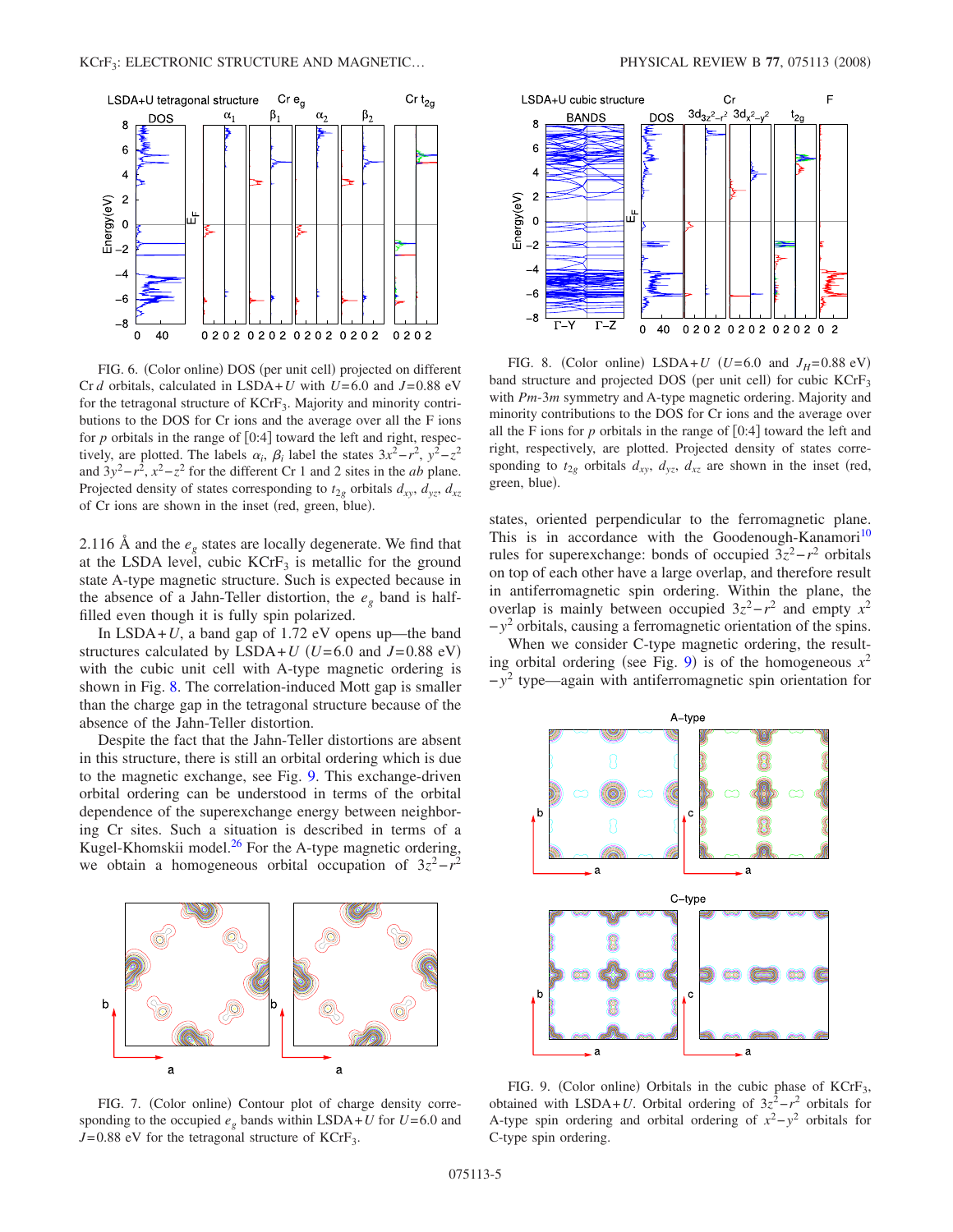orbitals with lobes pointing toward each other  $(x^2 - y^2)$  orbitals in the plane) and ferromagnetic orientation between orbitals with small overlap.

The A- and C-type orders that we considered are just two of the many possible magnetic orderings with concomitant orbital orderings: other configurations can appear when the unit cell is doubled or quadrupled in accordance with model calculations on the Kugel-Khomskii Hamiltonian.<sup>26-29</sup> These observations of magnetically driven orbital ordering (or orbitally driven magnetic ordering, depending on one's point of view), although interesting from a theoretical perspective, are not directly relevant to the experimental situation because at the high temperatures where the cubic phase is stable, no long range magnetic ordering is expected. By comparing the total energies of the cubic and tetragonal phases in the nonmagnetic state, we can directly compute the energy gain in the tetragonal phase that is due to the Jahn-Teller distortion alone. We obtain a value of  $\Delta E_{IT}$ =0.328 eV per unit formula, which is comparable to that found in  $LaMnO<sub>3</sub>$  $(0.504 \text{ eV})$ .<sup>[13](#page-6-10)</sup>

#### **IV. LOW-TEMPERATURE MONOCLINIC PHASE**

Below 250 K,  $KCrF<sub>3</sub>$  shows a phase transition to a monoclinic structure, characterized by a pronounced tilting of the  $CrF_6$  octahedra. The lattice parameters at 150 K are *a*  $= 5.826$  42 Å,  $b = 5.835$  17 Å,  $c = 8.575$  47 Å, and  $\gamma$  $= 93.686^{\circ}$ .<sup>8</sup> This structure is drastically different from the tetragonal one: it has inequivalent  $Cr^{2+}$  sites and shows alternating short and long  $(2.296$  and  $1.997$  Å, and  $2.311$  and 1.983 Å, respectively) Cr-F bonds occurring in the plane defined by the *c* axis and the  $\langle 11-0 \rangle$  base diagonal. The motif is rotated by 90° in consecutive layers along the  $\langle 11-0 \rangle$ direction (in which Cr-F bond lengths are 2.018 and 2.001 Å). We construct a magnetic supercell with 80 ions and we performed the total energy calculations with a kinetic cutoff energy of 500 eV and used the tetrahedron method with Blochl correction using 90 irreducible *k* points. The resulting bandstructure is shown in Fig. [10.](#page-5-0)

The total energy that we compute in the monoclinic phase reveals that the Jahn-Teller distortion is further stabilized with an energy gain of 22 meV per Cr with respect to the tetragonal phase. Again, in the LSDA+*U* calculations, the magnetic ground state is found to be A type (in this magnetic structure,  $Cr^{2+}$  sites are coupled antiferromagnetically along the  $\langle 11-0 \rangle$  direction), the Cr moment is 3.85 $\mu_B$ , the band gap is 2.49 eV, and the orbital ordering is essentially the same as in the tetragonal phase (see Fig. [11](#page-5-1)). Per unit formula, the ferromagnetic configuration is higher in energy by 0.0168 eV, the C-type configuration by 0.0438 eV, and the G-type state by 0.0275 eV.

From this, we find the in-plane and interplane magnetic couplings  $J_1$ =−2.1 meV and  $J_2$ =1.7 meV, respectively (now defined by the *c* axis and the  $\langle 11-\theta \rangle$  base diagonal and along the  $\langle 11-0 \rangle$  $\langle 11-0 \rangle$  $\langle 11-0 \rangle$  direction, see Fig. 1). The lattice distortion changes  $J_2$  considerably because of the change of Mn-O-Mn bond angle in the monoclinic unit cell with its strongly tilted octahedra.

<span id="page-5-0"></span>![](_page_5_Figure_8.jpeg)

FIG. 10. (Color online) Monoclinic phase of KCrF<sub>3</sub>: band structure and DOS (per unit cell) calculated in  $LSDA+U$  with  $U=6.0$ and *J*= 0.88 eV. Majority and minority contributions to the DOS for Cr ions and the averaged over all the F ions for *p* orbitals in the range of [0:4] toward the left and right, respectively, are plotted. Projected density of states corresponding to  $t_{2g}$  orbitals  $d_{xy}$ ,  $d_{yz}$ ,  $d_{xz}$ are shown in the inset (red, green, blue).

Similar to  $\text{LaMnO}_3$ , <sup>[30](#page-6-24)</sup> experimentally, a small spin canting is observed, giving rise to weak ferromagnetism in the monoclinic phase.<sup>8</sup> When the CuF<sub>6</sub> octahedra are tilted, the weak local anisotropy and nonlocal Dzyaloshinskii-Moriya interaction lead to spin canting. In a first principles band structure calculation, this can be taken into account when the relativistic spin-orbit interaction is included on top of the present computation scheme.<sup>11</sup>

#### **V. CONCLUSIONS**

With a set of density functional calculations, we have determined the electronic, magnetic and orbital properties of KCrF3. Our ternary chromium fluoride shows many similarities with  $LaMnO<sub>3</sub>$ . From the electronic point of view, the band gap and conduction bandwidth are comparable although somewhat smaller for the more ionic  $KCF<sub>3</sub>$  in the orbitally ordered phase. The magnetic structure is of the

<span id="page-5-1"></span>![](_page_5_Figure_13.jpeg)

FIG. 11. (Color online) Contour plot of charge density corresponding to the occupied  $e_g$  bands below the Fermi level for the monoclinic structure of  $KCrF_3$  in  $LSDA+U$ .